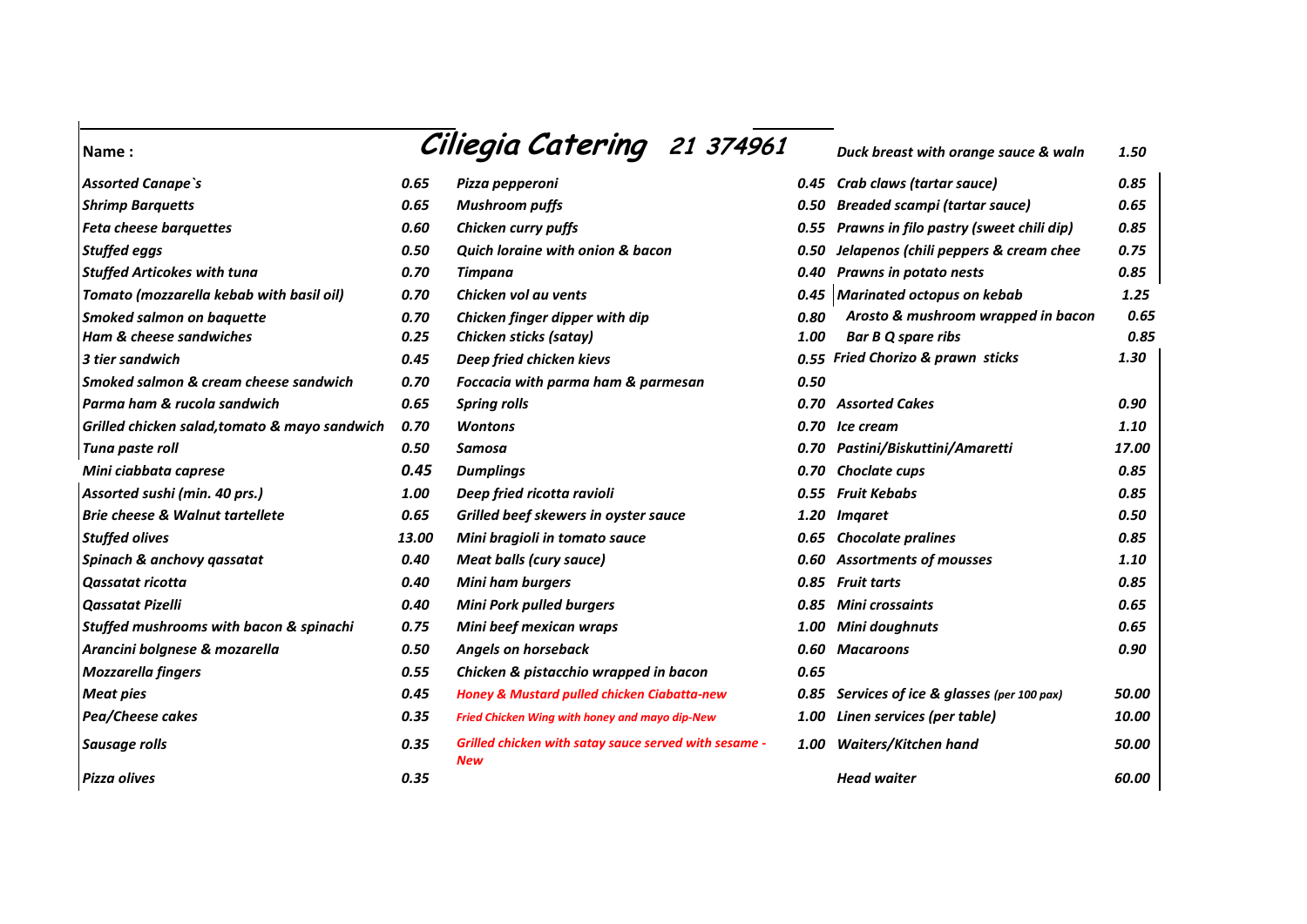| Kids menu                                             |      |
|-------------------------------------------------------|------|
| <b>Ham &amp; cheese sandwiches</b>                    | 0.25 |
| Tuna paste roll                                       | 0.45 |
| Arancini bolgnese & mozarella                         | 0.55 |
| <b>Mozzarella fingers</b>                             | 0.55 |
| Pea/Cheese cakes                                      | 0.35 |
| Sausage rolls                                         | 0.35 |
| <b>Pizza olives</b>                                   | 0.35 |
| Pizza with sausages                                   | 0.35 |
| Pizza with pepperoni                                  | 0.35 |
| Kids mini burger                                      | 0.75 |
| <b>Kids hot dogs</b>                                  | 0.75 |
| Chicken nuggets                                       | 0.50 |
| <b>Potato smileys</b>                                 | 0.45 |
| Chicken popcorn & chips                               | 1.80 |
| <b>New -Chicken &amp; cheese Doughnuts</b>            | 0.75 |
| Sandwiches pinwheel witn nutella & rainbow vermicelli | 0.65 |
| <b>Garlic bread with mozzarella</b>                   | 0.65 |
| Marshmallows dipped in chocolate stick                | 0.75 |
| Chocolate dipped in fruit cones                       | 1.00 |
| Mini doughnuts                                        | 0.65 |
| <b>Mini muffins</b>                                   | 0.75 |
| <b>Strawberry jelly with fresh fruit</b>              | 1.60 |
| Mini fruit salad                                      | 1.30 |
|                                                       |      |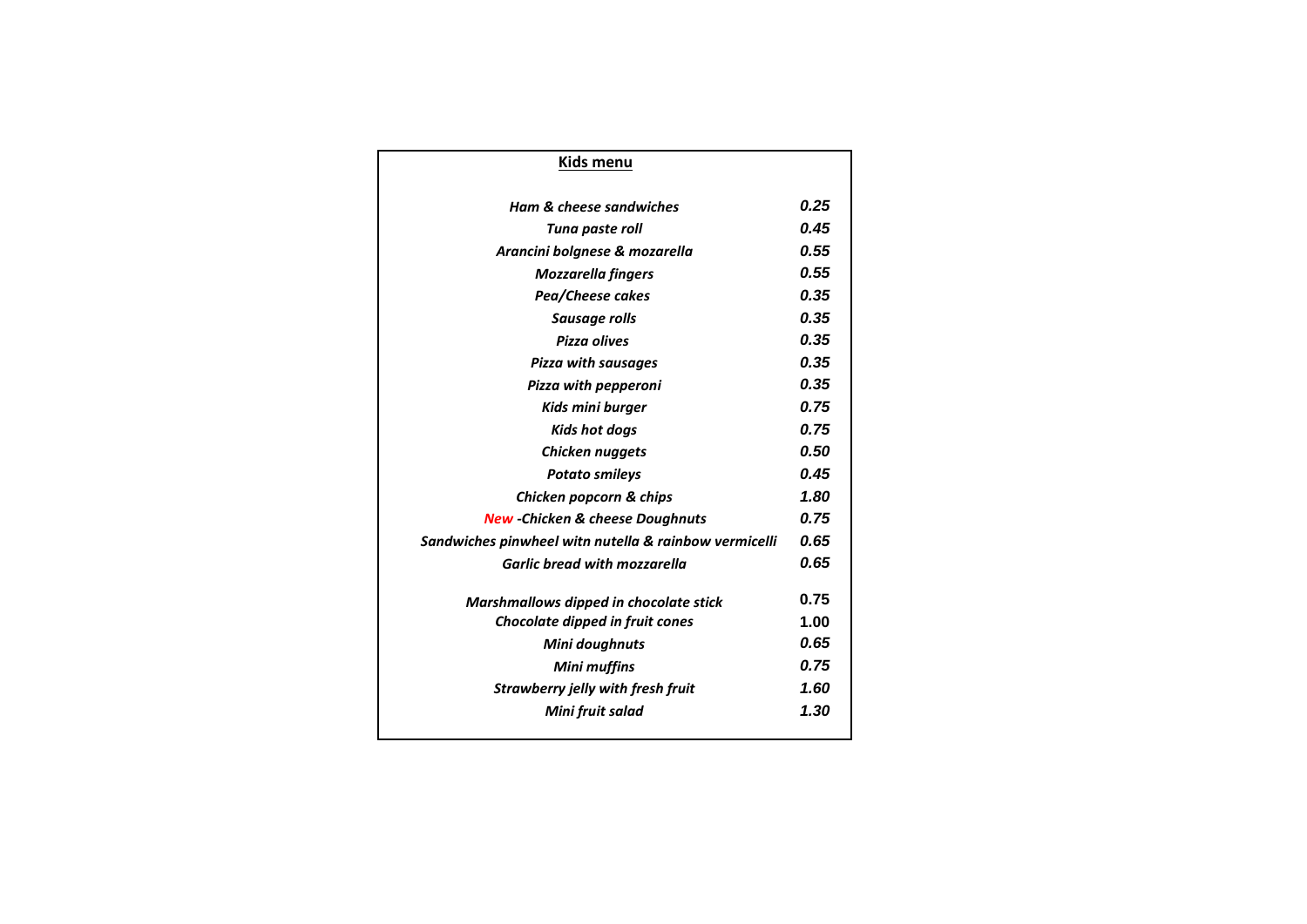## **Set menus Minimum Amount is 50 Persons**

## *Menu A Menu B*

*Ham & cheese sandwiches Panzerotti Pea/Cheese cakes Tuna paste roll Chicken finger dipper with dip Pizza pepperoni or olives Meat balls (cury sauce) Chicken vol au vents Angels on horseback Chicken sticks (satay) Breaded scampi (tartar sauce) Angels on horseback*

### *Assorted Cakes*

*Services of ice & glasses Waiters & kitchen hand Services of ice & glasses*

*Assorted Canape`s Assorted Canape`s Shrimp Barquetts Shrimp & feta cheese barquettes Stuffed eggs Parma ham, Parmesan & rucola wraps Tuna paste roll 3 tier sandwich Pizza with olives Mushroom puffs Chicken vol au vents Qassatat ricotta & pizelli Stuffed olives Mini ham burgers Spring rolls Stuffed olives Prawns in filo pastry (sweet chili dip)*

*Assorted Cakes*

*Waiters & kitchen hand*

 *11.50 per person 13.50 per person*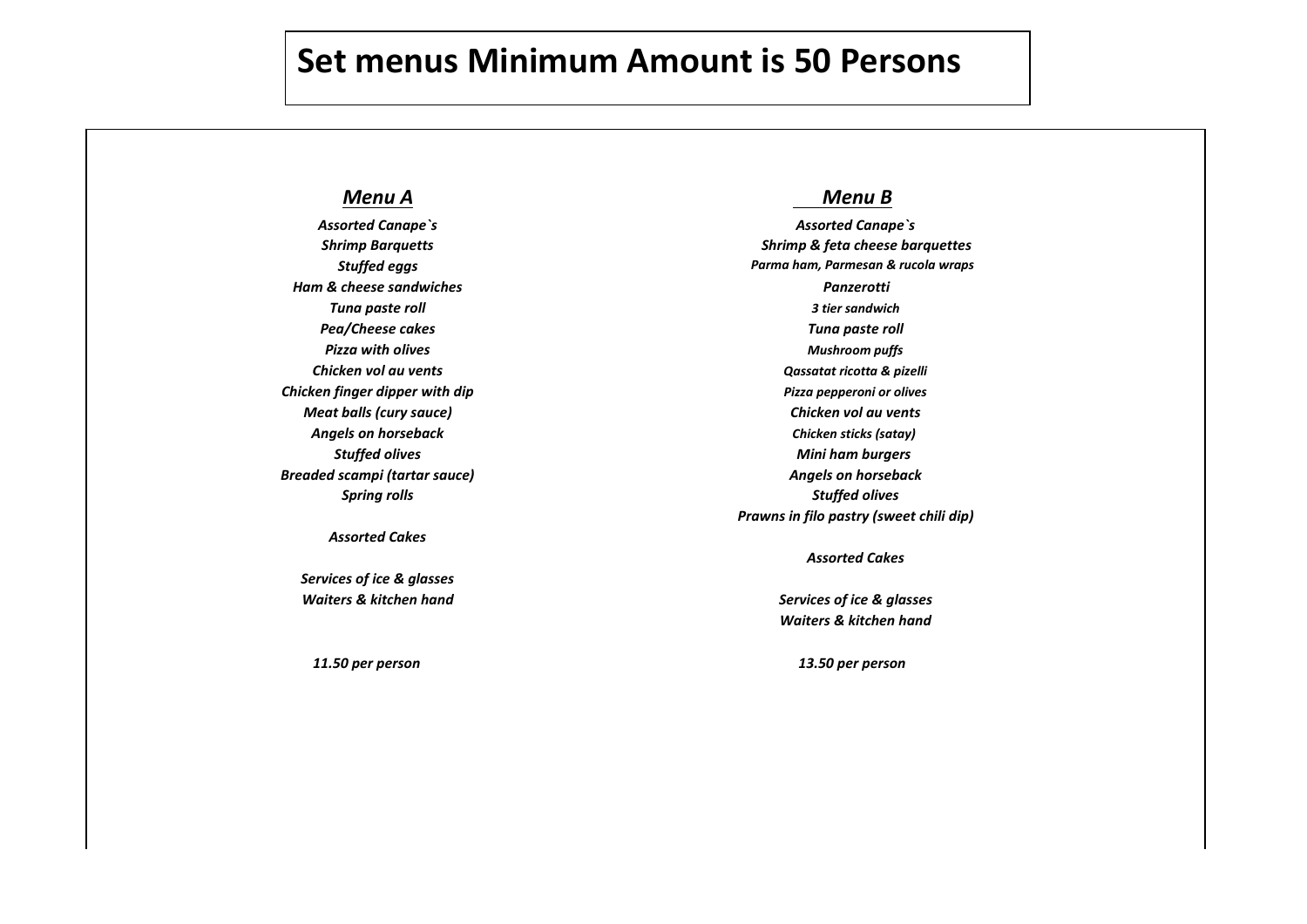**Smoked salmon open Canapes** *Maltese Pastizzi (roggi) Pizza pepperoni or or or olivesity <i>Pastizzi (roggi) Chicken vol au vents Chicken vol au vents Duck spring roll served with hoisin sauce Chicken & pistachio rolled in bacon Prawns in potato nests Prawns in filo pastry (sweet chili dip) Mussels,prawns & octopus stick Stuffed olives*

*Assortment of mini cakes*

**Services of equipment & ice** 

*Staff 12.00 per person*

### *Menu C Menu B Menu D Menu B*

*Brie cheese Canapes Assorted Canape`s Brie cheese & walnut canapés Assorted Canape`s Prawn Canapes Shrimp & feta cheese barquettes Breasola Canapes Shrimp & feta cheese barquettes Breasola Canapes Stuffed eggs* Pulled pork in brioche bun *tomato and the served with parma ham & parmesan Tomato (mozzarella kebab with parma ham & parmesan* Tomato (mozzarella kebab with parma ham & parmesan in the served with parma ham & parmesan in *3 tier sandwiches Tuna paste roll Aubergines & sweet peppers bruschetta Tuna paste roll Arancini ragu Mushroom puffs Chicken curry puffs Qassatat ricotta & pizelli Arancini pesto,parmesan & spinach Qassatat ricotta & pizelli Chicken stick in satay dip Mini ham burgers Chicken ,mushrooms & pancetta vol au vents Angels on horseback Mini ham burgers Angels on horseback Maltese Pastizzi (roggi) Stuffed olives Prawn Canapes Stuffed eggs Smoked salmon served in brown bread 3 tier sandwich Mini beef fajitas Mushroom puffs Mini ham burger Pizza pepperoni or olives Grilled chicken stick served with satay & fried sesame Sweet & sour pork Chicken sticks (satay) Mini pulled chicken in brioche bun Grilled rib eye sticks served with oyster sauce* 

> *Assortment of mini cakes* **Chocolate brownie served with ice cream Services of equipment & ice**

> > *Staff 12.00 per person*

*16.00 per person*

*14.50 per person*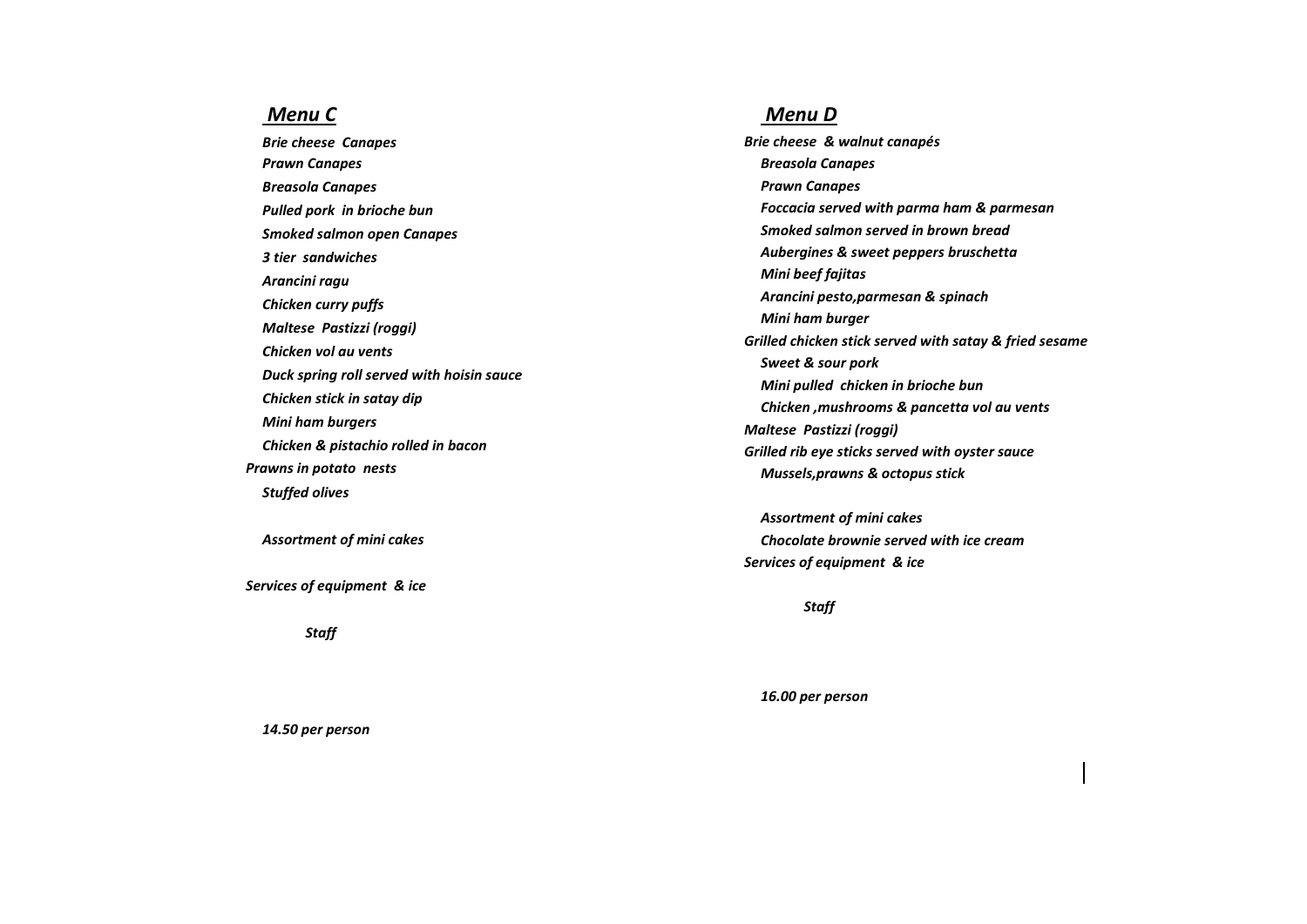# **Drinks Price List**

| Campari (70cl)-15.00         | Soft drinks & Diet (1ltr)-2.00           |
|------------------------------|------------------------------------------|
| Aperol (70cl)-14.00          | Still water (2ltr) -<br>1.00             |
| Martini Biano (1L)-11.00     | Sparkling water(1Ltr) $-1.60$            |
| Chilli Red & White wine-6.20 | Orange /Pineapple/apple juice(1Ltr)-1.75 |
|                              | Tonic, Soda & Bitter lemon(1Ltr)- 2.20   |
| Prosecco (75cl)-9.00         | Lager Beer $(50c)$ - 1.40                |
| Spiced rum(70cl)- 16.50      | Cisk Excel (50cl)-1.60                   |
| Malibu (70Cl)-15.00          |                                          |
| Bacardi(70cl)-16.00          | Heineken(70cl)- 1.30                     |

Gordon's Dry Gin(1ltr)-20.00

Bombay Gin (70cl)-23.00

Hendrick's Gin (70cl)-39.00

Smirnoff Vodka (70cl)- 13.00

J & B Whiskey (70cl)-16.00

Bell's Whiskey (70cl)-14.50

Black Label (70cl)-30.00

Jack Daniels (70cl)-32.50

Red Bull Energy drink(25cl)- 1.70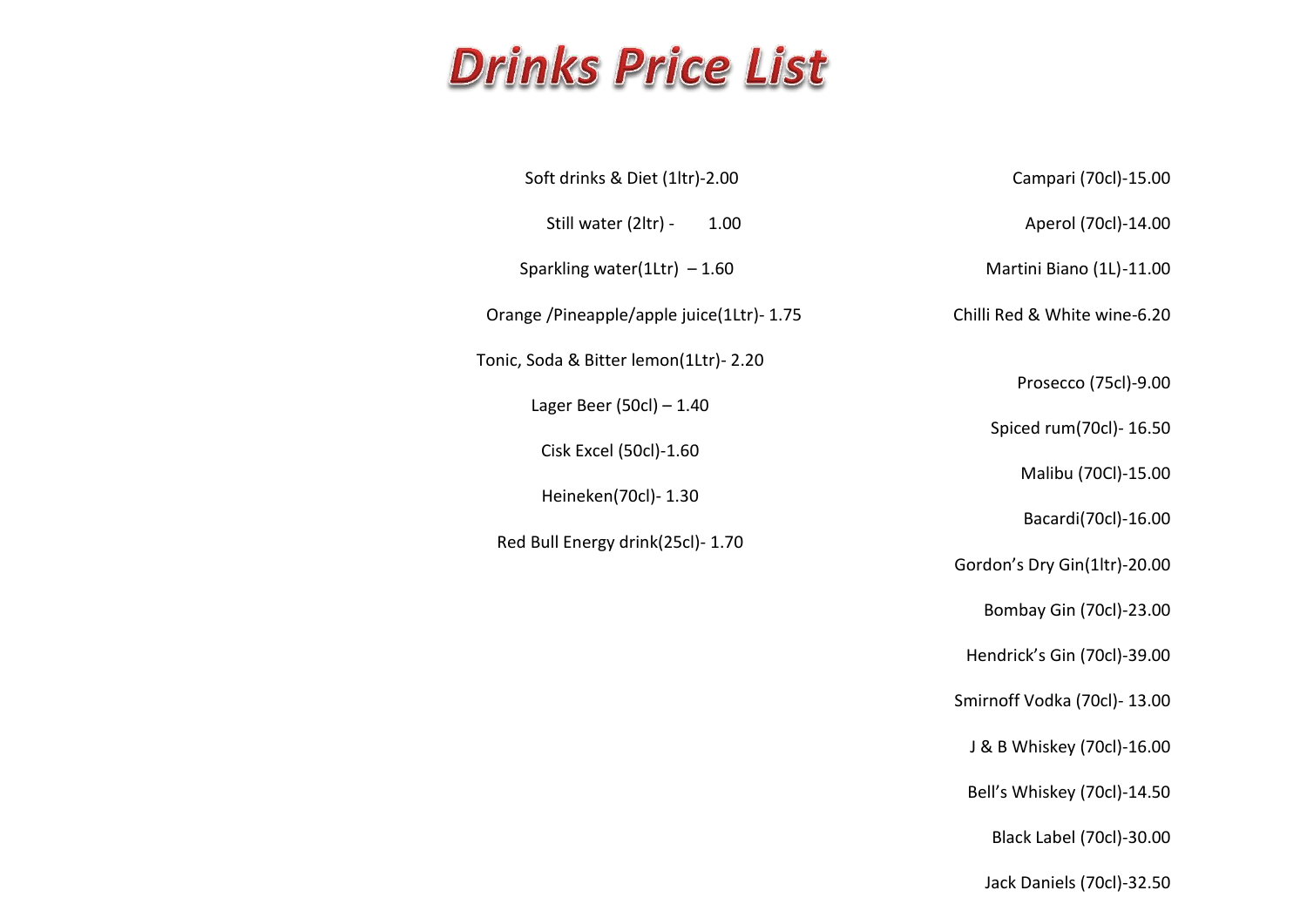## Gluten & Lactose Menu

| <u>LUCLUSC</u>                                 |       |
|------------------------------------------------|-------|
| <b>Stuffed Articokes with tuna</b>             | 0.55  |
| <b>Tuna paste roll</b>                         | 0.55  |
| <b>Spinach &amp; anchovy qassatat</b>          | 0.45  |
| <b>Spicy meat pie</b>                          | 0.55  |
| <b>Sausage rolls</b>                           | 0.55  |
| <b>Chicken finger dipper with dip</b>          | 0.60  |
| <b>Chicken sticks (satay)</b>                  | 0.20  |
| <b>Meat balls (cury sauce)</b>                 | 0.55  |
| <b>Mini ham burgers (minim. 30)</b>            | 0.85  |
| <b>Mini beef mexican wraps</b>                 | 1.00  |
| <b>Angels on horseback</b>                     | 0.55  |
| <b>Stuffed olives</b>                          | 13.00 |
| <b>Grilled beef skewers in oyster sauce</b>    | 0.90  |
| <b>Mini bragioli in tomato sauce</b>           | 0.50  |
| <b>Spring rolls</b>                            | 0.70  |
| <b>Wontons</b>                                 | 0.70  |
| Samosa                                         | 0.70  |
| <b>Dumplings</b>                               | 0.70  |
|                                                | 1.25  |
| <u>Marinated octopus on kebab</u>              |       |
| <b>Crab claws (tartar sauce)</b>               | 0.85  |
| <b>Breaded scampi (tartar sauce)</b>           | 0.65  |
| <b>Prawns in filo pastry (sweet chili dip)</b> | 0.90  |
| <b>Fruit Kebabs</b>                            | 0.85  |
|                                                |       |

| Lactose                              |       | <b>Gluten</b> |                                               |       |
|--------------------------------------|-------|---------------|-----------------------------------------------|-------|
| Stuffed Articokes with tuna          | 0.55  |               | <b>Stuffed eggs</b>                           | 0.50  |
| <mark>Tuna paste roll_</mark>        | 0.55  |               | <b>Stuffed Articokes with tuna</b>            | 0.70  |
| Spinach & anchovy gassatat           | 0.45  |               | Tomato (mozzarella kebab with basil oil)      | 0.70  |
| <mark>Spicy meat pie</mark>          | 0.55  | gluten bread  | <b>Smoked salmon on baquette</b>              | 0.80  |
| Sausage rolls                        | 0.55  | gluten bread  | <b>Ham &amp; cheese sandwiches</b>            | 0.40  |
| Chicken finger dipper with dip       | 0.60  | gluten bread  | 3 tier sandwich                               | 0.55  |
| Chicken sticks (satay)               | 0.20  | gluten bread  | Smoked salmon & cream cheese sandwich         | 0.80  |
| <mark>Meat balls(cury sauce)</mark>  | 0.55  | gluten bread  | Parma ham & rucola sandwich                   | 0.80  |
| <u>Mini ham burgers (minim. 30)</u>  | 0.85  | gluten bread  | Grilled chicken salad, tomato & mayo sandwich | 0.80  |
| <u>Mini beef mexican wraps </u>      | 1.00  | grilled       | <b>Chicken sticks (satay)</b>                 | 1.00  |
| <mark>Angels on horseback</mark>     | 0.55  |               | <b>Meat balls (cury sauce)</b>                | 0.60  |
| Stuffed olives                       | 13.00 |               | <b>Angels on horseback</b>                    | 0.55  |
| Grilled beef skewers in oyster sauce | 0.90  |               | <b>Stuffed olives</b>                         | 13.00 |
| Mini bragioli in tomato sauce        | 0.50  |               | Mini bragioli in tomato sauce                 | 0.65  |
| <u>Spring rolls</u>                  | 0.70  |               | <b>Marinated octopus on kebab</b>             | 1.25  |
| <b>Wontons</b>                       | 0.70  |               | <b>Fruit Kebabs</b>                           | 0.85  |

|                                                      |      |               | <b>Gluten Free Ravioli (Only available with service of</b> | 12.00 X |
|------------------------------------------------------|------|---------------|------------------------------------------------------------|---------|
| Marinated octopus on kebab                           | 1.25 |               | waiters)                                                   | 12 pcs  |
| <mark>Crab claws (tartar sauce)</mark>               | 0.85 |               |                                                            |         |
| <mark>Breaded scampi (tartar sauce)</mark>           | 0.65 | <b>Sweets</b> | <b>Cornetto Vuoto</b>                                      | 2.00    |
| <mark>Prawns in filo pastry (sweet chili dip)</mark> | 0.90 |               | <b>Cornetto Albicoca</b>                                   | 2.00    |